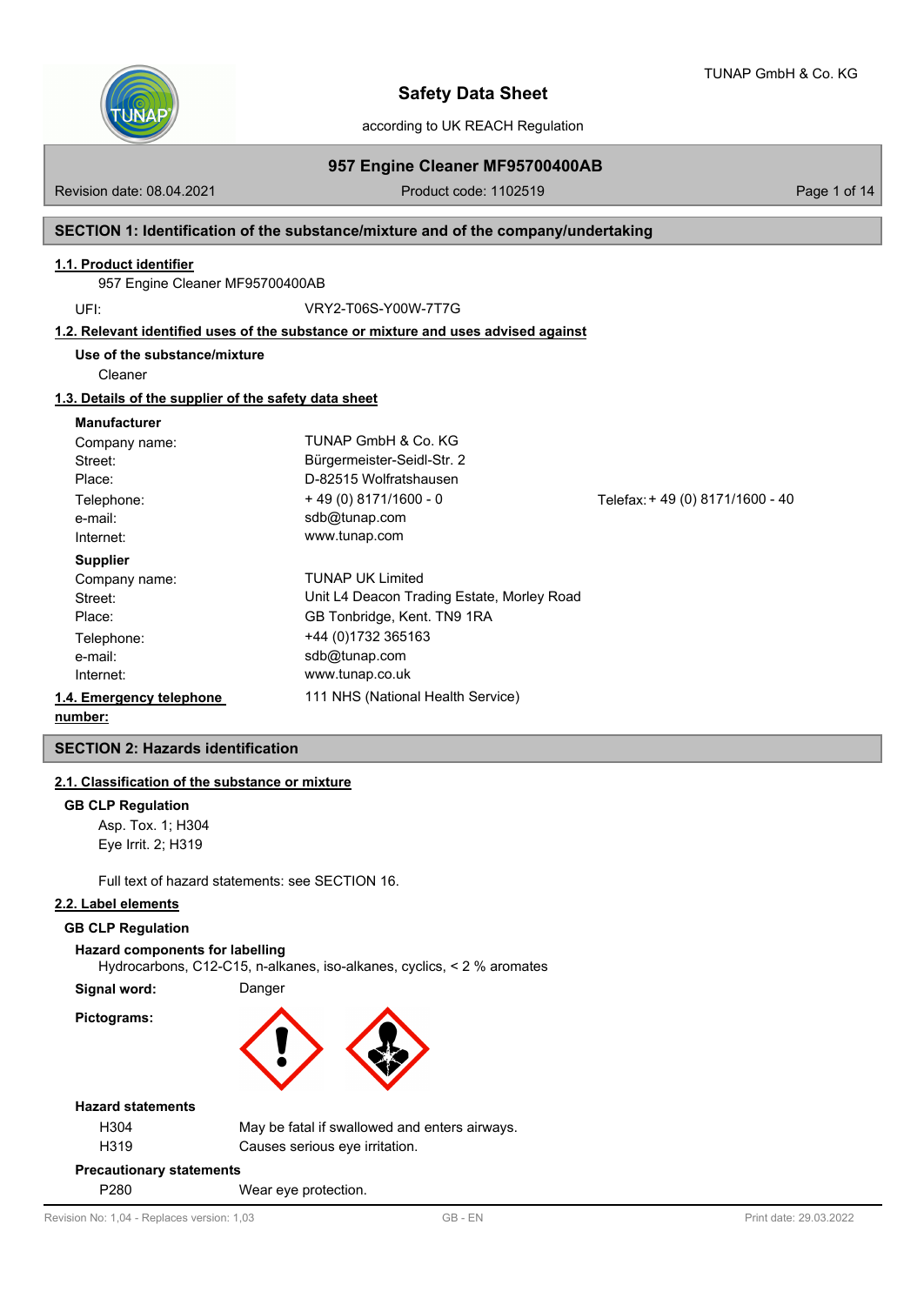

## **957 Engine Cleaner MF95700400AB**

| Revision date: 08.04.2021             | Product code: 1102519                                                                                                               | Page 2 of 14 |
|---------------------------------------|-------------------------------------------------------------------------------------------------------------------------------------|--------------|
| P301+P310                             | IF SWALLOWED: Immediately call a POISON CENTER/doctor.                                                                              |              |
| P331                                  | Do NOT induce vomiting.                                                                                                             |              |
| P305+P351+P338                        | IF IN EYES: Rinse cautiously with water for several minutes. Remove contact lenses, if<br>present and easy to do. Continue rinsing. |              |
| P337+P313                             | If eye irritation persists: Get medical advice/attention.                                                                           |              |
| Special labelling of certain mixtures |                                                                                                                                     |              |
| EUH066                                | Repeated exposure may cause skin dryness or cracking.                                                                               |              |
| <b>EUH208</b>                         | Contains Benzenesulfonic acid, mono-C16-24-alkyl derivs., calcium salts. May produce an<br>allergic reaction.                       |              |

## **2.3. Other hazards**

The substances in the mixture do not meet the PBT/vPvB criteria according to REACH, annex XIII.

# **SECTION 3: Composition/information on ingredients**

# **3.2. Mixtures**

## **Hazardous components**

| CAS No     | Chemical name                                                          |          |                  |              |
|------------|------------------------------------------------------------------------|----------|------------------|--------------|
|            | EC No                                                                  | Index No | <b>REACH No</b>  |              |
|            | Classification (GB CLP Regulation)                                     |          |                  |              |
| 64742-47-8 | Hydrocarbons, C12-C15, n-alkanes, iso-alkanes, cyclics, < 2 % aromates |          |                  | $50 - 100 %$ |
|            | 920-107-4                                                              |          | 01-2119453414-43 |              |
|            | Asp. Tox. 1; H304 EUH066                                               |          |                  |              |
| 68584-23-6 | Benzenesulfonic acid, C10-16-alkyl derivs., calcium salts              |          |                  | $1 - 3%$     |
|            | 271-529-4                                                              |          | 01-2119492627-25 |              |
|            | Eye Irrit. 2; H319                                                     |          |                  |              |
| 68649-42-3 | Phosphorodithioic acid, O,O-di-C1-14-alkyl esters, zinc salts          | $0 - 2%$ |                  |              |
|            | 272-028-3                                                              |          |                  |              |
|            | Skin Irrit. 2, Eye Dam. 1, Aquatic Chronic 2; H315 H318 H411           |          |                  |              |
| 61789-86-4 | Sulfonic acids, petroleum, calcium salts                               |          |                  | $1 - 3\%$    |
|            | 263-093-9                                                              |          | 01-2119488992-18 |              |
|            | Eye Irrit. 2; H319                                                     |          |                  |              |
| 70024-69-0 | Benzenesulfonic acid, mono-C16-24-alkyl derivs., calcium salts         |          |                  | $1 - 3\%$    |
|            | 274-263-7                                                              |          | 01-2119492616-28 |              |
|            | Skin Sens. 1B; H317                                                    |          |                  |              |

Full text of H and EUH statements: see section 16.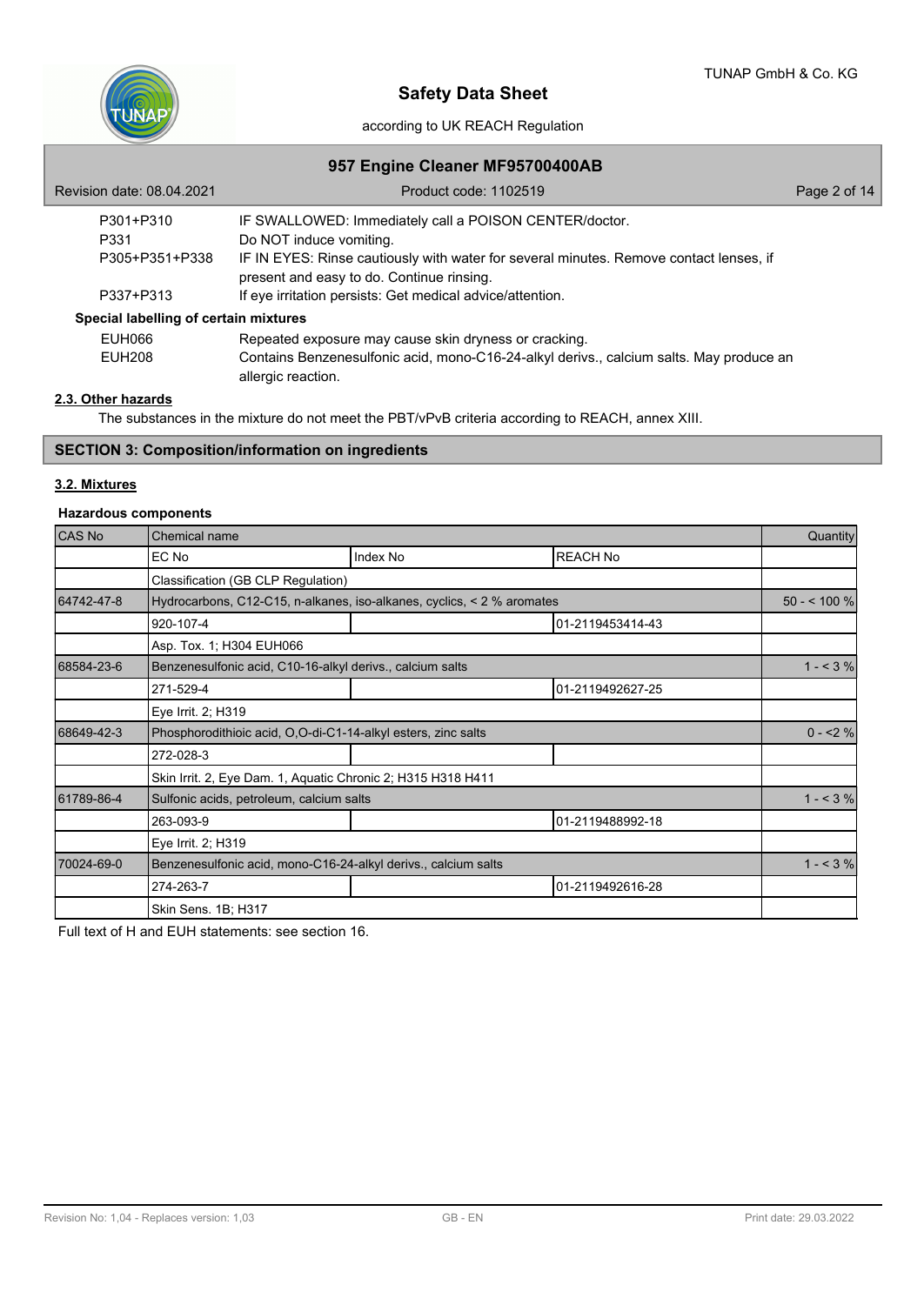

## **957 Engine Cleaner MF95700400AB**

Revision date: 08.04.2021 **Product code: 1102519** Page 3 of 14

## **Specific Conc. Limits, M-factors and ATE**

| <b>CAS No</b> | <b>EC No</b>                                                                                                      | lChemical name                                                                                                                           | Quantity     |  |  |  |  |
|---------------|-------------------------------------------------------------------------------------------------------------------|------------------------------------------------------------------------------------------------------------------------------------------|--------------|--|--|--|--|
|               | Specific Conc. Limits, M-factors and ATE                                                                          |                                                                                                                                          |              |  |  |  |  |
| 64742-47-8    | 920-107-4                                                                                                         | Hydrocarbons, C12-C15, n-alkanes, iso-alkanes, cyclics, $\leq$ 2 % aromates                                                              | $50 - 100$ % |  |  |  |  |
|               | $\lambda$ inhalation: LC50 = >5 mg/l (dusts or mists); dermal: LD50 = > 5000 mg/kg; oral: LD50 = ><br>15000 mg/kg |                                                                                                                                          |              |  |  |  |  |
| 68584-23-6    | 271-529-4                                                                                                         | Benzenesulfonic acid, C10-16-alkyl derivs., calcium salts                                                                                | $1 - 3%$     |  |  |  |  |
|               | inhalation: LC50 = >5 mg/l (dusts or mists); dermal: LD50 = >5000 mg/kg; oral: LD50 = >5000<br>mg/kg              |                                                                                                                                          |              |  |  |  |  |
| 68649-42-3    | 272-028-3                                                                                                         | Phosphorodithioic acid, O,O-di-C1-14-alkyl esters, zinc salts                                                                            | $0 - 2%$     |  |  |  |  |
|               | dermal: LD50 = 5000 mg/kg; oral: LD50 = 3100 mg/kg                                                                |                                                                                                                                          |              |  |  |  |  |
| 61789-86-4    | 263-093-9                                                                                                         | Sulfonic acids, petroleum, calcium salts                                                                                                 | $1 - 3%$     |  |  |  |  |
|               | inhalation: LC50 = >5 mg/l (dusts or mists); dermal: LD50 = > 5000 mg/kg; oral: LD50 = ><br>16000 mg/kg           |                                                                                                                                          |              |  |  |  |  |
| 70024-69-0    | 274-263-7                                                                                                         | Benzenesulfonic acid, mono-C16-24-alkyl derivs., calcium salts                                                                           | $1 - 3%$     |  |  |  |  |
|               |                                                                                                                   | inhalation: LC50 = >5 mg/l (dusts or mists); dermal: LD50 = > 4000 mg/kg; oral: LD50 = ><br>16000 mg/kg Skin Sens. 1B; H317: >= 10 - 100 |              |  |  |  |  |

#### **Labelling for contents according to Regulation (EC) No 648/2004**

>= 30 % aliphatic hydrocarbons.

## **SECTION 4: First aid measures**

## **4.1. Description of first aid measures**

#### **General information**

First aider: Pay attention to self-protection! Remove persons to safety. Never give anything by mouth to an unconscious person or a person with cramps.

#### **After inhalation**

Remove person to fresh air and keep comfortable for breathing. In all cases of doubt, or when symptoms persist, seek medical advice.

#### **After contact with skin**

Wash with plenty of water and soap. Take off immediately all contaminated clothing and wash it before reuse. In all cases of doubt, or when symptoms persist, seek medical advice.

#### **After contact with eyes**

Rinse cautiously with water for several minutes. Remove contact lenses, if present and easy to do. Continue rinsing. In case of troubles or persistent symptoms, consult an ophthalmologist.

## **After ingestion**

Do NOT induce vomiting. Observe risk of aspiration if vomiting occurs. Call a physician in any case!

#### **4.2. Most important symptoms and effects, both acute and delayed**

Headache, nausea, dizziness, fatigue, skin irritation

## **4.3. Indication of any immediate medical attention and special treatment needed**

Treat symptomatically. Call a POISON CENTER. Symptoms can occur only after several hours.

## **SECTION 5: Firefighting measures**

# **5.1. Extinguishing media**

#### **Suitable extinguishing media**

Water fog. Foam. Carbon dioxide (CO2). Extinguishing powder.

## **Unsuitable extinguishing media**

High power water jet.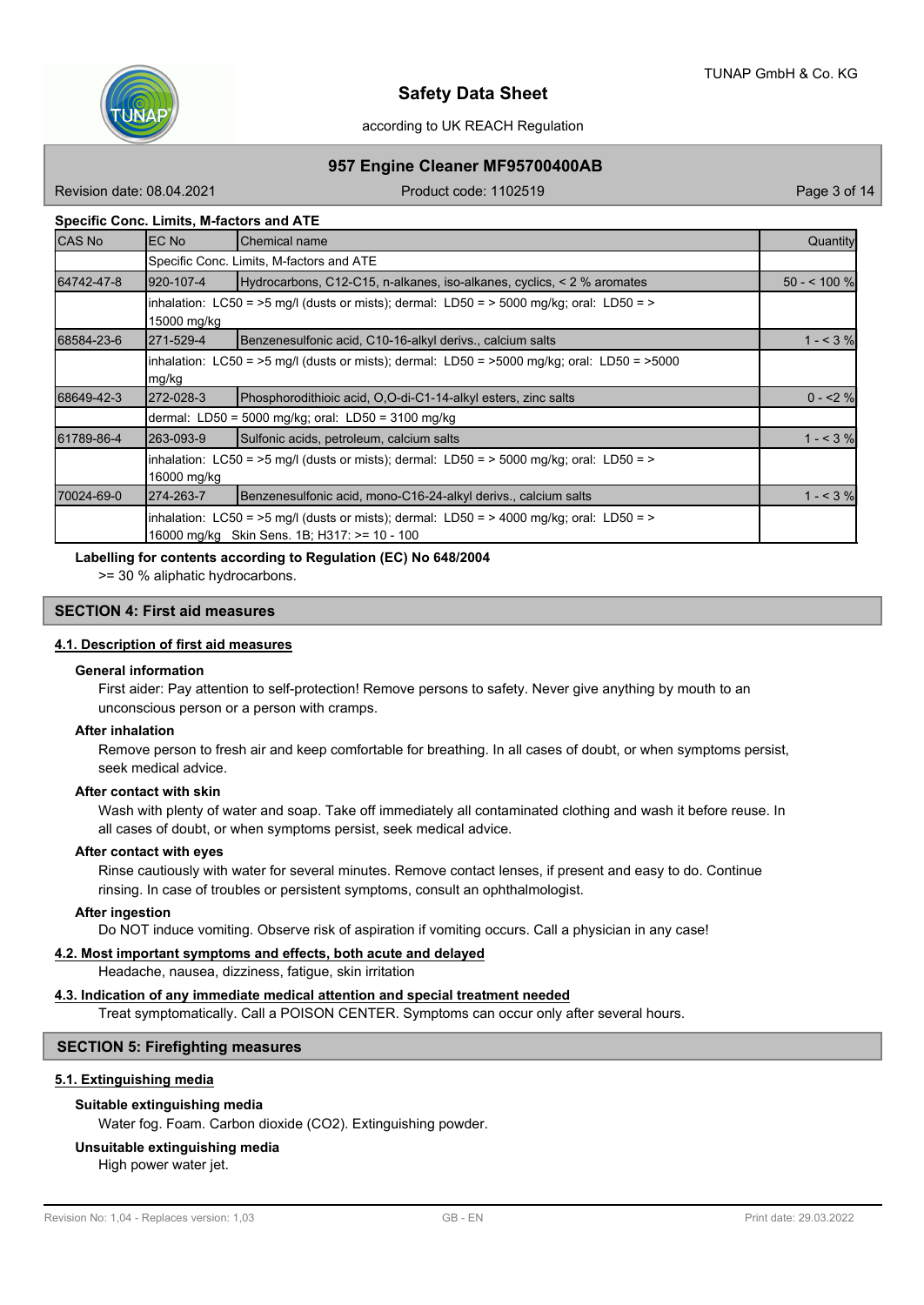

## **957 Engine Cleaner MF95700400AB**

Revision date: 08.04.2021 **Product code: 1102519** Page 4 of 14

## **5.2. Special hazards arising from the substance or mixture**

Incomplete combustion and thermolysis gases of different toxicity can occur. In the case of hydrocarbonaceous products such as CO, CO2, aldehydes and soot. These can be very dangerous if they are inhaled in high concentrations or in enclosed spaces.

## **5.3. Advice for firefighters**

In case of fire and/or explosion do not breathe fumes. Move undamaged containers from immediate hazard area if it can be done safely. In case of fire: Wear self-contained breathing apparatus.

### **Additional information**

Use water spray jet to protect personnel and to cool endangered containers. Suppress gases/vapours/mists with water spray jet. Collect contaminated fire extinguishing water separately. Do not allow entering drains or surface water

#### **SECTION 6: Accidental release measures**

#### **6.1. Personal precautions, protective equipment and emergency procedures**

#### **General advice**

Wear breathing apparatus if exposed to vapours/dusts/aerosols. Remove all sources of ignition. Keep away from heat, hot surfaces, sparks, open flames and other ignition sources. No smoking.

Wear personal protection equipment.

## **6.2. Environmental precautions**

Do not allow to enter into surface water or drains. Prevent spread over a wide area (e.g. by containment or oil barriers). Ensure all waste water is collected and treated via a waste water treatment plant.

## **6.3. Methods and material for containment and cleaning up**

#### **Other information**

Absorb with liquid-binding material (sand, diatomaceous earth, acid- or universal binding agents). Clean contaminated articles and floor according to the environmental legislation.

## **6.4. Reference to other sections**

Safe handling: see section 7 Personal protection equipment: see section 8 Disposal: see section 13

### **SECTION 7: Handling and storage**

#### **7.1. Precautions for safe handling**

#### **Advice on safe handling**

#### Observe instructions for use.

Dust must be exhausted directly at the point of origin. Vapours/aerosols must be exhausted directly at the point of origin. If local exhaust ventilation is not possible or not sufficient, the entire working area should be ventilated by technical means.

When using do not eat, drink, smoke, sniff.

Wear personal protection equipment (refer to section 8).

## **Advice on protection against fire and explosion**

Keep away from sources of ignition - No smoking.

#### **Advice on general occupational hygiene**

Avoid exposure. Wear suitable protective clothing. Draw up and observe skin protection programme.

#### **Further information on handling**

Avoid contact with skin and eyes.

## **7.2. Conditions for safe storage, including any incompatibilities**

#### **Requirements for storage rooms and vessels**

Keep container tightly closed. Observe legal regulations and provisions.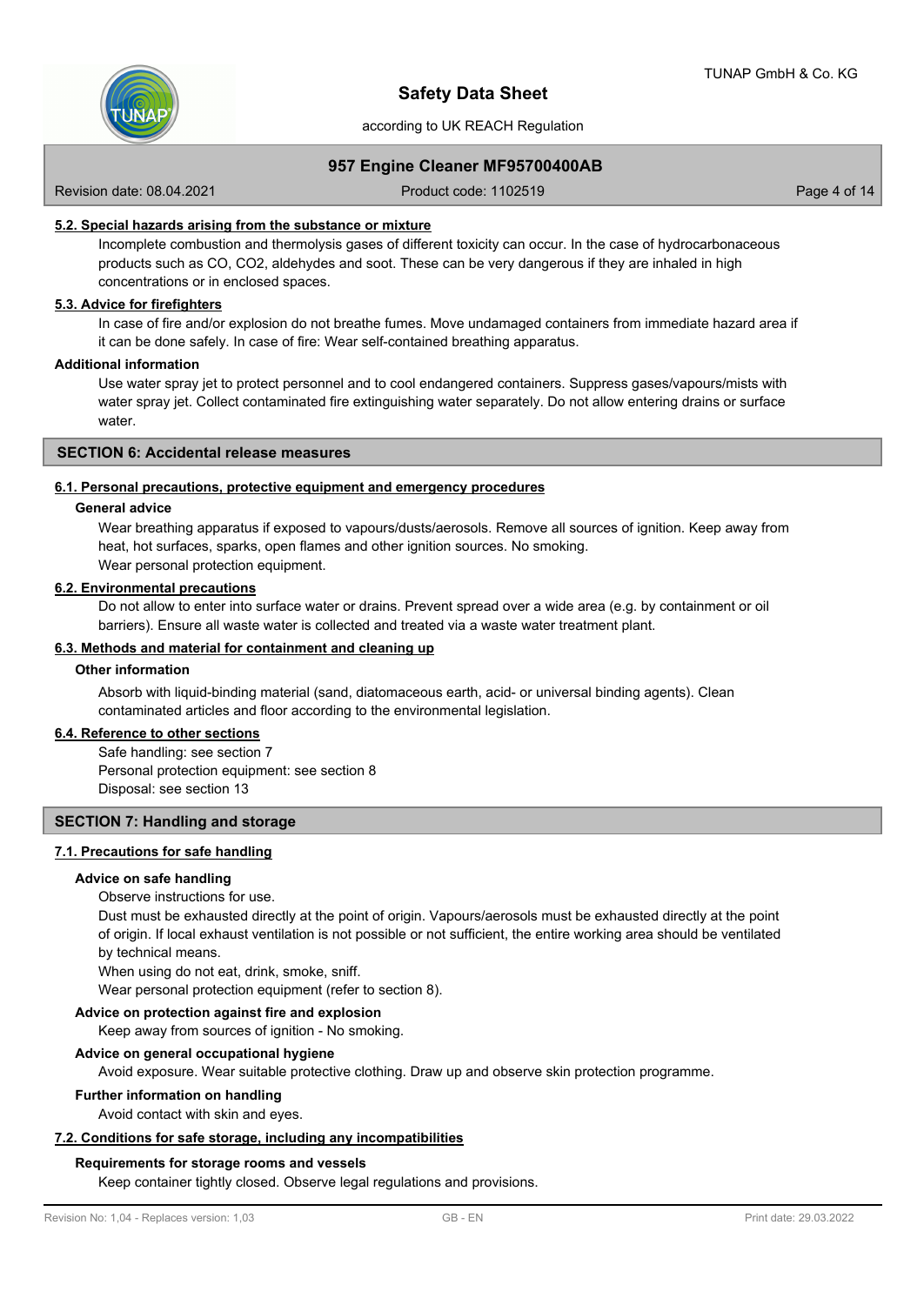

according to UK REACH Regulation

## **957 Engine Cleaner MF95700400AB**

Revision date: 08.04.2021 **Product code: 1102519** Page 5 of 14

## **Hints on joint storage**

Do not store together with: Oxidizing agents. Pyrophoric or self-heating substances. Food and feedingstuffs.

### **Further information on storage conditions**

Store in a cool dry place. Observe legal regulations and provisions.

# **7.3. Specific end use(s)**

No information available.

# **SECTION 8: Exposure controls/personal protection**

## **8.1. Control parameters**

# **DNEL/DMEL values**

| CAS No                   | Substance                                                      |                |          |                                |
|--------------------------|----------------------------------------------------------------|----------------|----------|--------------------------------|
| DNEL type                |                                                                | Exposure route | Effect   | Value                          |
| 61789-86-4               | Sulfonic acids, petroleum, calcium salts                       |                |          |                                |
| Worker DNEL, long-term   |                                                                | inhalation     | systemic | 11,75 mg/m <sup>3</sup>        |
| Worker DNEL, long-term   |                                                                | dermal         | systemic | $3,33 \text{ mg/kg}$<br>bw/day |
| Worker DNEL, long-term   |                                                                | dermal         | local    | $1,03$ mg/cm <sup>2</sup>      |
| Consumer DNEL, long-term |                                                                | inhalation     | systemic | $2.9$ mg/m <sup>3</sup>        |
| Consumer DNEL, long-term |                                                                | ldermal        | systemic | 1,667 mg/kg<br>bw/day          |
| Consumer DNEL, long-term |                                                                | Idermal        | local    | $0,513$ mg/cm <sup>2</sup>     |
| Consumer DNEL, long-term |                                                                | loral          | systemic | 0.833 mg/kg<br>bw/day          |
| 70024-69-0               | Benzenesulfonic acid, mono-C16-24-alkyl derivs., calcium salts |                |          |                                |
| Worker DNEL, long-term   |                                                                | inhalation     | systemic | 11,75 mg/ $m^3$                |
| Worker DNEL, long-term   |                                                                | dermal         | systemic | 3,33 mg/kg<br>bw/day           |
| Worker DNEL, long-term   |                                                                | dermal         | local    | $1,03$ mg/cm <sup>2</sup>      |
| Consumer DNEL, long-term |                                                                | linhalation    | systemic | $2,9$ mg/m <sup>3</sup>        |
| Consumer DNEL, long-term |                                                                | dermal         | systemic | 1,667 mg/kg<br>bw/day          |
| Consumer DNEL, long-term |                                                                | Idermal        | local    | $0,513$ mg/cm <sup>2</sup>     |
| Consumer DNEL, long-term |                                                                | loral          | systemic | 0,833 mg/kg<br>bw/dav          |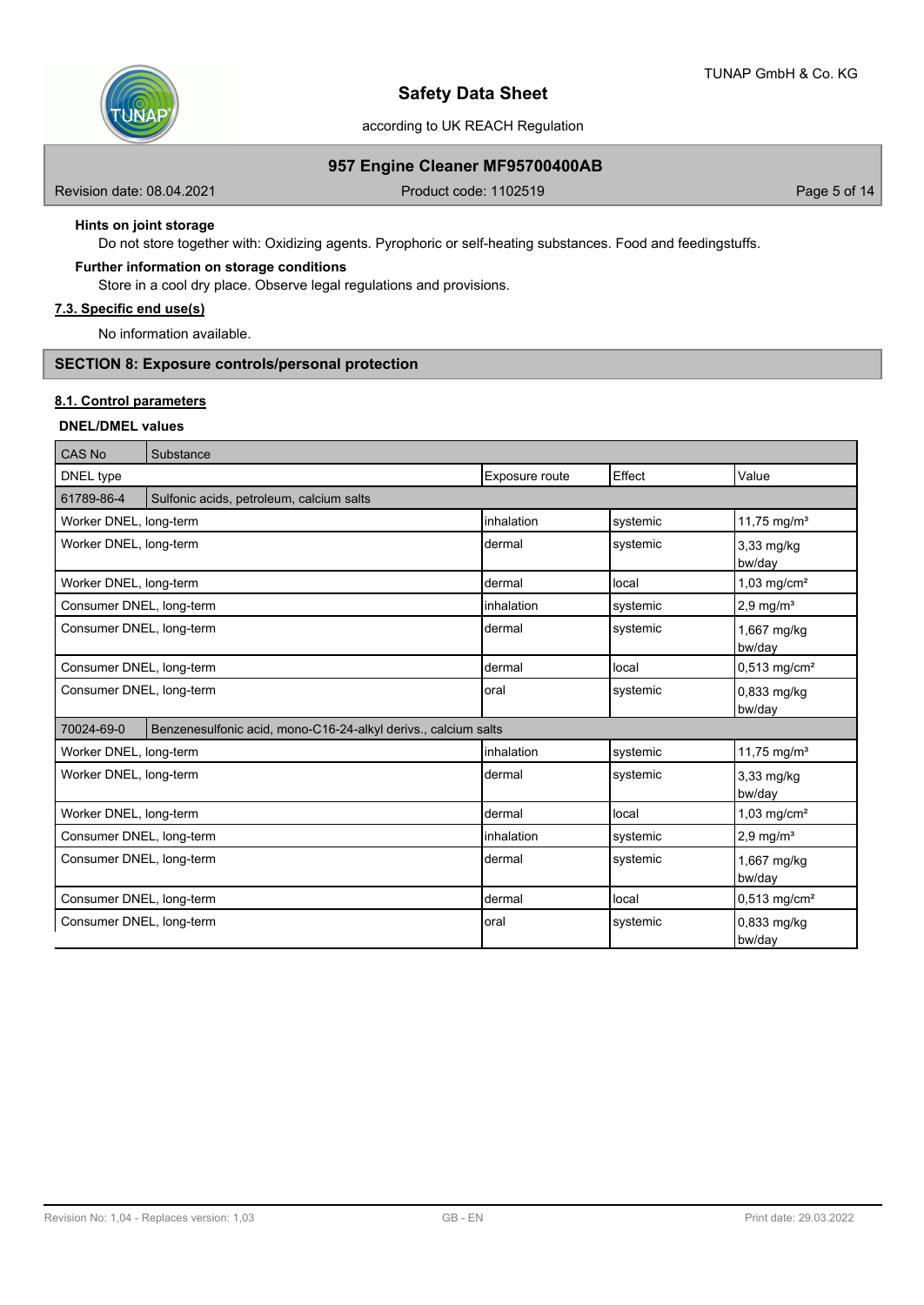

according to UK REACH Regulation

## **957 Engine Cleaner MF95700400AB**

Revision date: 08.04.2021 **Product code: 1102519** Page 6 of 14

#### **PNEC values**

| <b>CAS No</b>                                    | Substance                                                      |                 |
|--------------------------------------------------|----------------------------------------------------------------|-----------------|
| Environmental compartment                        | Value                                                          |                 |
| 61789-86-4                                       | Sulfonic acids, petroleum, calcium salts                       |                 |
| Freshwater                                       |                                                                | $1$ mg/l        |
|                                                  | Freshwater (intermittent releases)                             | 10 mg/l         |
| Marine water                                     |                                                                | 1 mg/l          |
| Freshwater sediment                              |                                                                | 226000000 mg/kg |
| Marine sediment                                  |                                                                | 226000000 mg/kg |
| Secondary poisoning                              |                                                                | 16,667 mg/kg    |
| Micro-organisms in sewage treatment plants (STP) | 1000 mg/l                                                      |                 |
| Soil<br>271000000 mg/kg                          |                                                                |                 |
| 70024-69-0                                       | Benzenesulfonic acid, mono-C16-24-alkyl derivs., calcium salts |                 |
| Freshwater                                       |                                                                | $1$ mg/l        |
|                                                  | Freshwater (intermittent releases)                             | $10$ mg/l       |
| Marine water                                     |                                                                | 1 mg/l          |
| Freshwater sediment                              |                                                                | 226000000 mg/kg |
| Marine sediment                                  | 226000000 mg/kg                                                |                 |
| Secondary poisoning                              | 16,667 mg/kg                                                   |                 |
|                                                  | Micro-organisms in sewage treatment plants (STP)               | 1000 mg/l       |
| Soil                                             |                                                                | 271000000 mg/kg |

# **Additional advice on limit values**

a no restriction b End of exposure or end of shift c at long-term exposure: d before next shift

 blood (B) Urine (U)

#### **8.2. Exposure controls**

#### **Appropriate engineering controls**

If handled uncovered, arrangements with local exhaust ventilation have to be used.

#### **Individual protection measures, such as personal protective equipment**

## **Eye/face protection**

Suitable eye protection: Tightly sealed safety glasses. EN 166

#### **Hand protection**

Protect skin by using skin protective cream. When handling with chemical substances, protective gloves must be worn with the CE-label including the four control digits. The quality of the protective gloves resistant to chemicals must be chosen as a function of the specific working place concentration and quantity of hazardous substances. Suitable material: NBR (Nitrile rubber) Breakthrough time: 480min

Thickness of the glove material 0,45 mm

# EN ISO 374

## **Skin protection**

Wear suitable protective clothing. Take off immediately all contaminated clothing and wash it before reuse.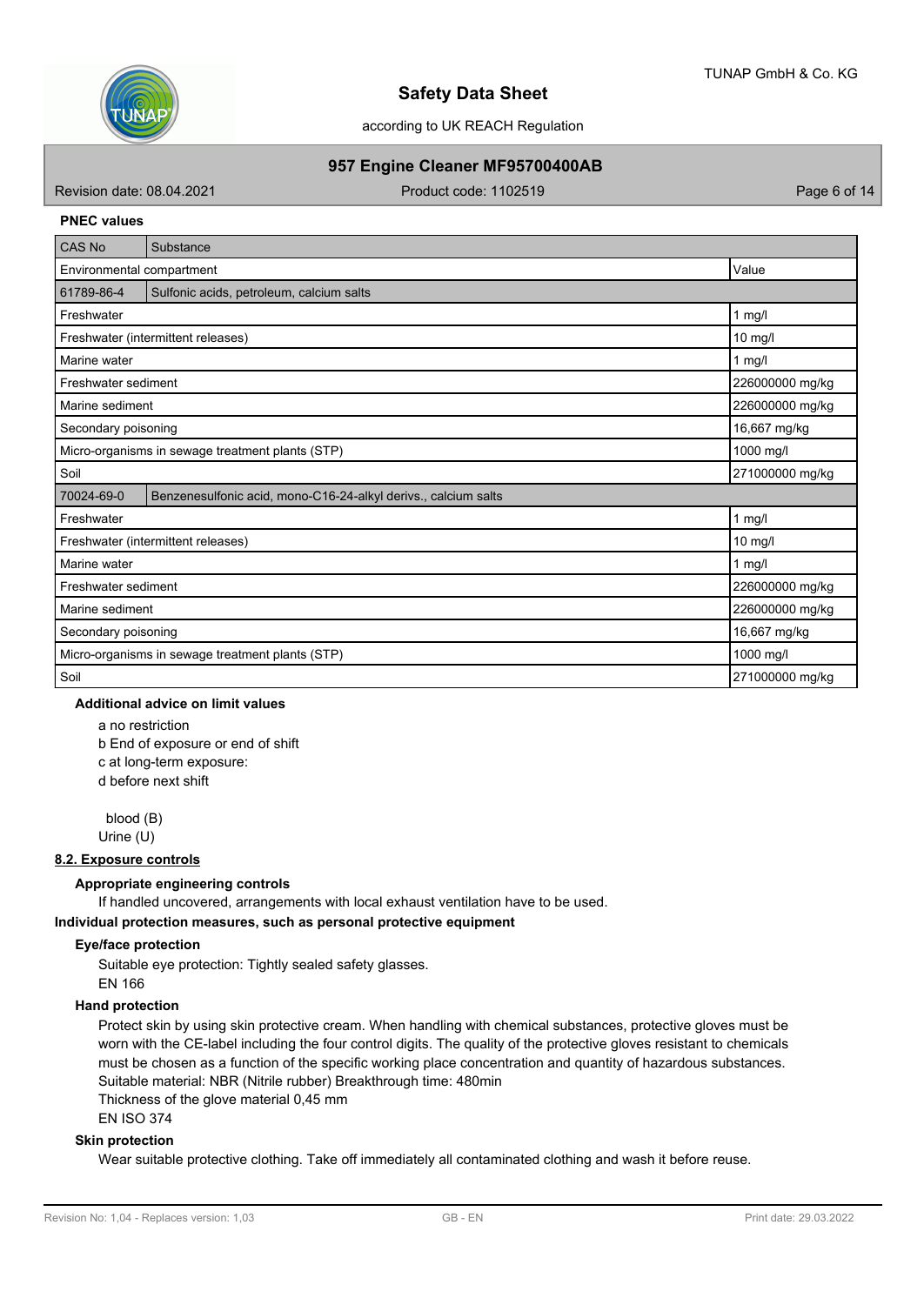**Test method**



# **Safety Data Sheet**

## according to UK REACH Regulation

## **957 Engine Cleaner MF95700400AB**

Revision date: 08.04.2021 **Product code: 1102519** Page 7 of 14

#### **Respiratory protection**

Wear breathing apparatus if exposed to vapours/dusts/aerosols. When exceeding the relevant workplace exposure limits, note the following: Suitable respiratory protective equipment: Combination filter device (DIN EN 141).. Filtering device with filter or ventilator filtering device of type: A Observe the wear time limits as specified by the manufacturer. Observe legal regulations and provisions.

## **Environmental exposure controls**

Observe legal regulations and provisions.

## **SECTION 9: Physical and chemical properties**

## **9.1. Information on basic physical and chemical properties**

| Physical state: | flüssig      |
|-----------------|--------------|
| Colour:         | yellow-brown |
| Odour:          | solvent like |

| Changes in the physical state                  |                                           |                                        |
|------------------------------------------------|-------------------------------------------|----------------------------------------|
| Melting point/freezing point:                  | not determined                            |                                        |
| Boiling point or initial boiling point and     | 200 °C                                    |                                        |
| boiling range:                                 |                                           |                                        |
| Sublimation point:                             | No information available.                 |                                        |
| Softening point:                               | No information available.                 |                                        |
|                                                | No information available.                 |                                        |
| Flash point:                                   |                                           | 100 °C ISO 3679                        |
| <b>Flammability</b>                            |                                           |                                        |
| Solid/liquid:                                  | not applicable                            |                                        |
| Gas:                                           | not applicable                            |                                        |
| Lower explosion limits:                        | 0.5 vol. %                                |                                        |
| Upper explosion limits:                        | 8 vol. %                                  |                                        |
| Auto-ignition temperature:                     | No information available.                 |                                        |
| <b>Self-ignition temperature</b>               |                                           |                                        |
| Solid:                                         | not applicable                            |                                        |
| Gas:                                           | not applicable                            |                                        |
| Decomposition temperature:                     | not determined                            |                                        |
| pH-Value (at 20 °C):                           |                                           | <b>DIN 19268</b>                       |
| Viscosity / dynamic:                           | No information available. DIN 53019-1     |                                        |
| Viscosity / kinematic:<br>(at 40 $°C$ )        |                                           | < 7 mm <sup>2</sup> /s DIN EN ISO 3104 |
| Flow time:<br>(at 20 $°C$ )                    | No information available. DIN EN ISO 2431 |                                        |
| Water solubility:                              | The study does not need to be conducted   |                                        |
|                                                | because the substance is known to be      |                                        |
|                                                | insoluble in water.                       |                                        |
| Solubility in other solvents<br>not determined |                                           |                                        |
| Partition coefficient n-octanol/water:         | not determined                            |                                        |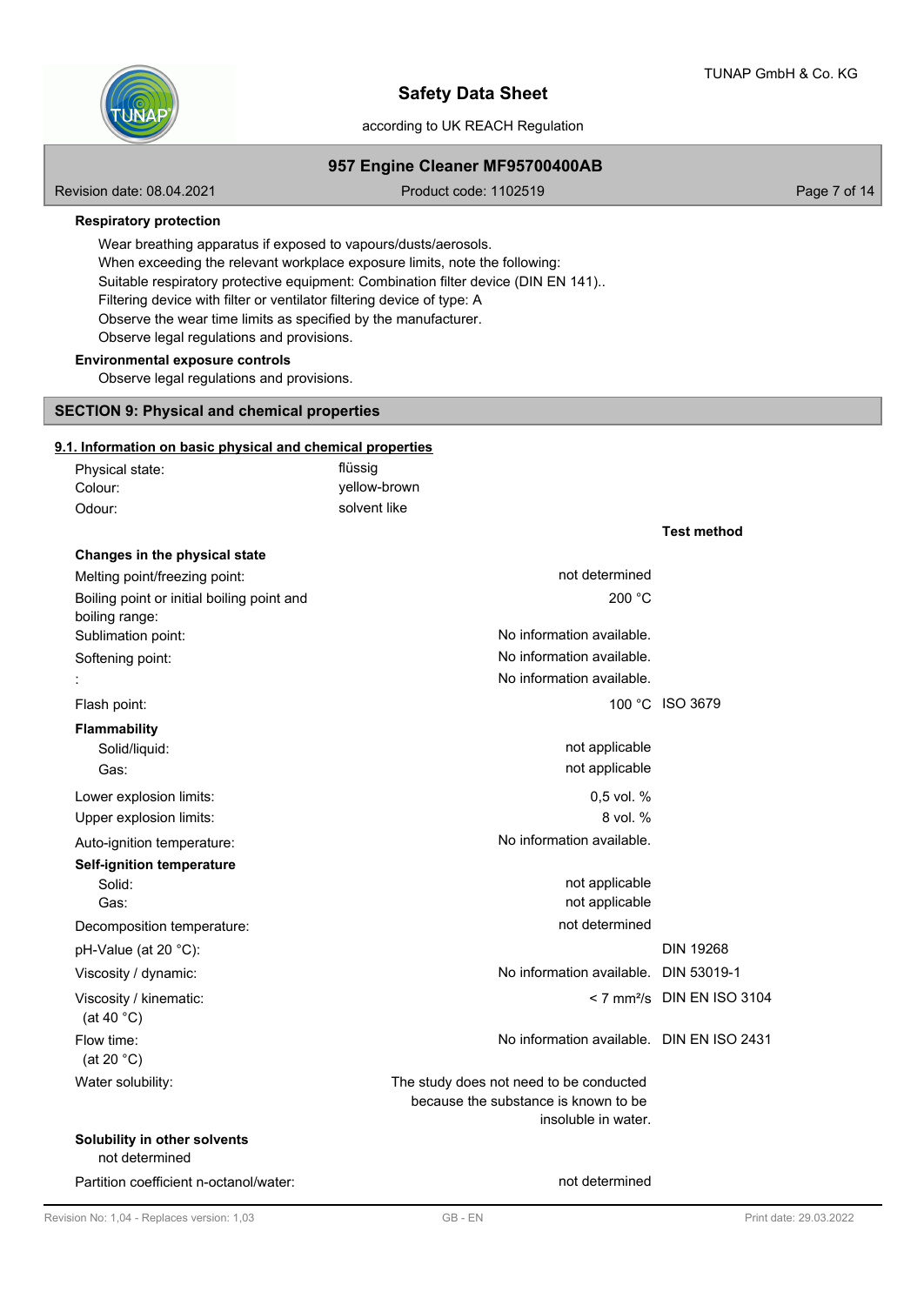

| 957 Engine Cleaner MF95700400AB                                                              |                                    |              |  |  |  |
|----------------------------------------------------------------------------------------------|------------------------------------|--------------|--|--|--|
| Revision date: 08.04.2021                                                                    | Product code: 1102519              | Page 8 of 14 |  |  |  |
| Vapour pressure:                                                                             | not determined                     |              |  |  |  |
| Density (at 20 $°C$ ):                                                                       | 0,8425 g/cm <sup>3</sup> DIN 51757 |              |  |  |  |
| Relative vapour density:                                                                     | not determined                     |              |  |  |  |
| 9.2. Other information                                                                       |                                    |              |  |  |  |
| Information with regard to physical hazard classes<br>Oxidizing properties<br>Not oxidising. |                                    |              |  |  |  |
| <b>Other safety characteristics</b>                                                          |                                    |              |  |  |  |
| Solvent separation test:                                                                     | No information available.          |              |  |  |  |
| Solvent content:                                                                             | No information available.          |              |  |  |  |
| Solid content:                                                                               | not determined                     |              |  |  |  |
| Evaporation rate:                                                                            | not determined                     |              |  |  |  |
| <b>Further Information</b>                                                                   |                                    |              |  |  |  |
| <b>SECTION 10: Stability and reactivity</b>                                                  |                                    |              |  |  |  |

## **10.1. Reactivity**

No information available.

## **10.2. Chemical stability**

The product is stable under normal conditions.

#### **10.3. Possibility of hazardous reactions**

No hazardous reaction when handled and stored according to provisions.

#### **10.4. Conditions to avoid**

Keep away from heat/sparks/open flames/hot surfaces. - No smoking. Take precautionary measures against static discharges.

## **10.5. Incompatible materials**

Oxidizing agents. Pyrophoric or self-heating substances.

## **10.6. Hazardous decomposition products**

Incomplete combustion and thermolysis gases of different toxicity can occur. In the case of hydrocarbonaceous products such as CO, CO2, aldehydes and soot. These can be very dangerous if they are inhaled in high concentrations or in enclosed spaces.

### **Further information**

Do not mix with other chemicals.

### **SECTION 11: Toxicological information**

## **11.1. Information on hazard classes as defined in GB CLP Regulation**

**Toxicocinetics, metabolism and distribution** No information available.

## **Acute toxicity**

Based on available data, the classification criteria are not met.

| Taulas sis silas sus |  |  |  |
|----------------------|--|--|--|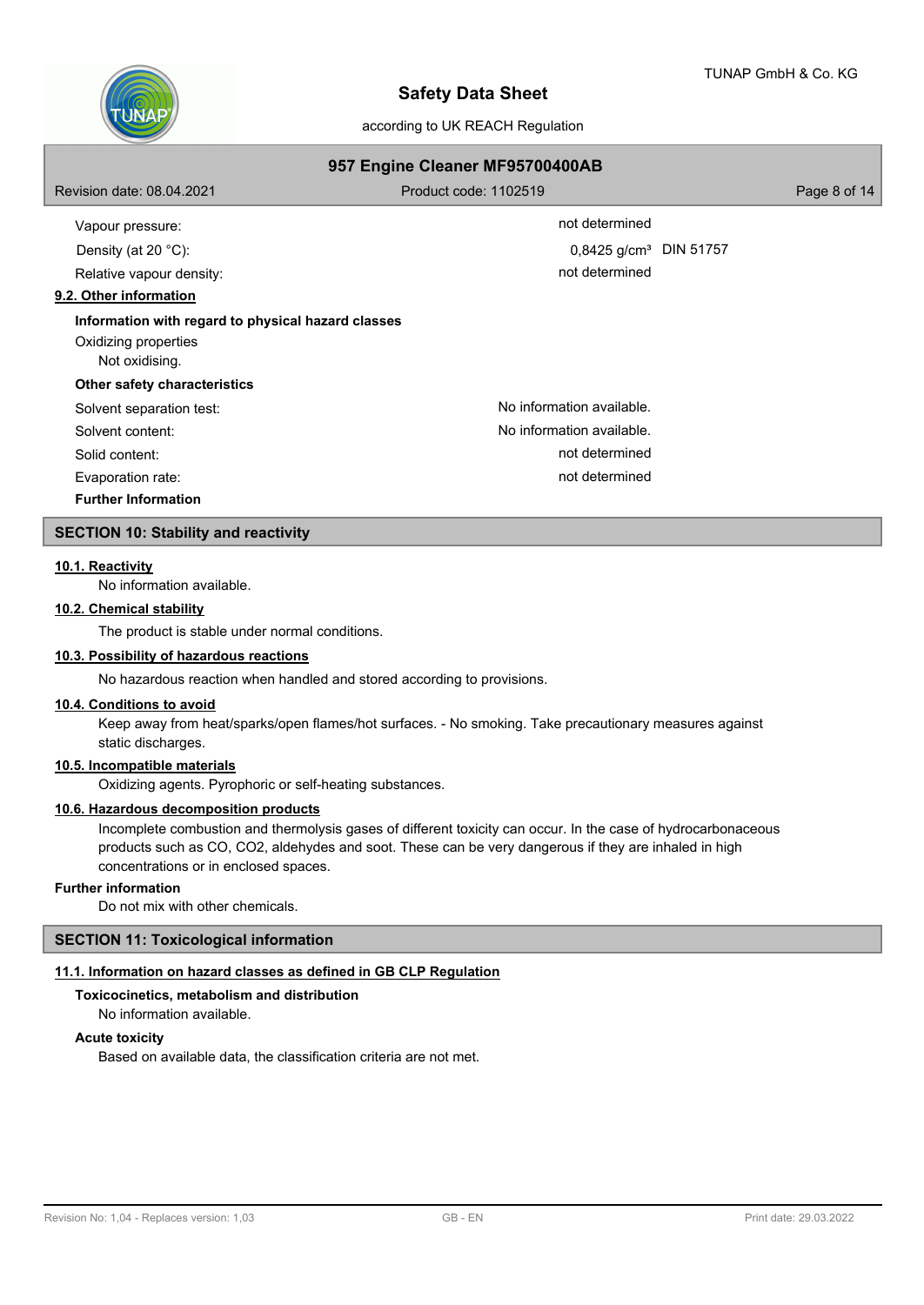

## according to UK REACH Regulation

# **957 Engine Cleaner MF95700400AB**

Revision date: 08.04.2021 **Product code: 1102519** Page 9 of 14

| <b>CAS No</b> | Chemical name                                                          |               |           |         |                     |                                                |
|---------------|------------------------------------------------------------------------|---------------|-----------|---------|---------------------|------------------------------------------------|
|               | Exposure route                                                         | Dose          |           | Species | Source              | Method                                         |
| 64742-47-8    | Hydrocarbons, C12-C15, n-alkanes, iso-alkanes, cyclics, < 2 % aromates |               |           |         |                     |                                                |
|               | oral                                                                   | LD50<br>mg/kg | >15000    | Rat     | Study report (1977) | <b>OECD Guideline 423</b>                      |
|               | dermal                                                                 | LD50<br>mg/kg | > 5000    | Rabbit  | Study report (1993) | OECD Guideline 402                             |
|               | inhalation (4 h)<br>dust/mist                                          | LC50          | $>5$ mg/l | Rat     |                     |                                                |
| 68584-23-6    | Benzenesulfonic acid, C10-16-alkyl derivs., calcium salts              |               |           |         |                     |                                                |
|               | oral                                                                   | LD50<br>mg/kg | >5000     | Rat     |                     |                                                |
|               | dermal                                                                 | LD50<br>mg/kg | >5000     | Rat     |                     |                                                |
|               | inhalation (4 h)<br>dust/mist                                          | <b>LC50</b>   | $>5$ mg/l | Rat     |                     |                                                |
| 68649-42-3    | Phosphorodithioic acid, O,O-di-C1-14-alkyl esters, zinc salts          |               |           |         |                     |                                                |
|               | oral                                                                   | LD50<br>mg/kg | 3100      | Rat     |                     |                                                |
|               | dermal                                                                 | LD50<br>mg/kg | 5000      | Rabbit  |                     |                                                |
| 61789-86-4    | Sulfonic acids, petroleum, calcium salts                               |               |           |         |                     |                                                |
|               | oral                                                                   | LD50<br>mg/kg | >16000    | Rat     | Study report (1981) | other: Section 772<br>.112-21 CFR 40           |
|               | dermal                                                                 | LD50<br>mg/kg | > 5000    | Rabbit  | Study report (1981) | OECD Guideline 402                             |
|               | inhalation (4 h)<br>dust/mist                                          | LC50          | $>5$ mg/l | Rat     |                     |                                                |
| 70024-69-0    | Benzenesulfonic acid, mono-C16-24-alkyl derivs., calcium salts         |               |           |         |                     |                                                |
|               | oral                                                                   | LD50<br>mg/kg | >16000    | Rat     | Study report (1981) | other: Section 772<br>112-21 CFR 40            |
|               | dermal                                                                 | LD50<br>mg/kg | >4000     | Rabbit  | Study report (1986) | other: 40 CFR,<br>Section 163.81-2,<br>Federal |
|               | inhalation (4 h)<br>dust/mist                                          | LC50          | $>5$ mg/l | Rat     |                     |                                                |

## **Irritation and corrosivity**

Causes serious eye irritation.

Skin corrosion/irritation: Based on available data, the classification criteria are not met.

## **Sensitising effects**

Contains Benzenesulfonic acid, mono-C16-24-alkyl derivs., calcium salts. May produce an allergic reaction.

### **Carcinogenic/mutagenic/toxic effects for reproduction**

Based on available data, the classification criteria are not met.

No indications of human carcinogenicity exist.

No indications of human germ cell mutagenicity exist.

No indications of human reproductive toxicity exist.

## **STOT-single exposure**

Based on available data, the classification criteria are not met.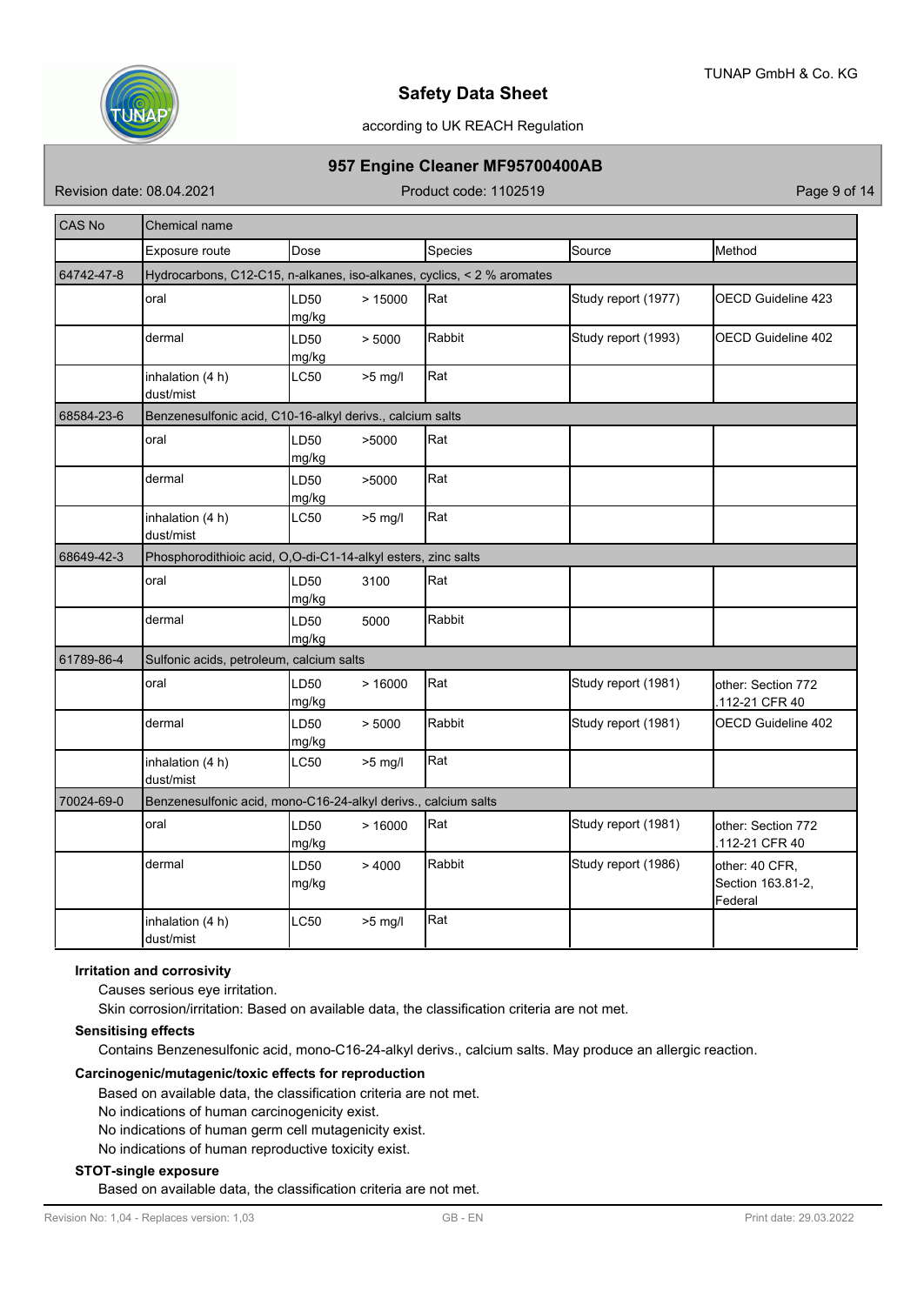

## **957 Engine Cleaner MF95700400AB**

Revision date: 08.04.2021 **Product code: 1102519** Product code: 1102519

## **STOT-repeated exposure**

Repeated exposure may cause skin dryness or cracking.

# **Aspiration hazard**

May be fatal if swallowed and enters airways.

# **Specific effects in experiment on an animal**

No information available.

## **Additional information on tests**

The mixture is classified as hazardous according to regulation (EC) No 1272/2008 [CLP].

## **SECTION 12: Ecological information**

# **12.1. Toxicity**

The product is not: Ecotoxic.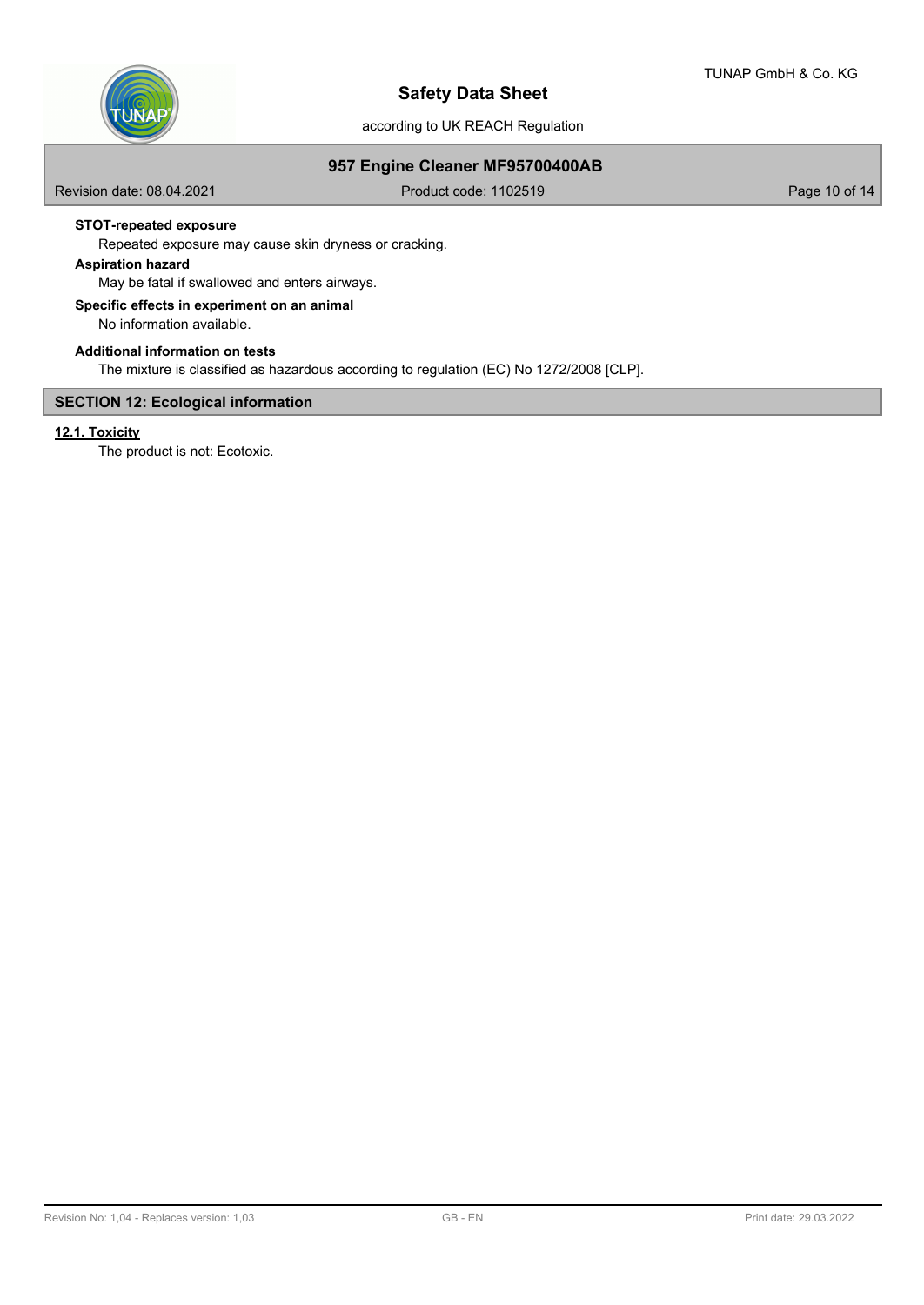

# according to UK REACH Regulation

# **957 Engine Cleaner MF95700400AB**

Revision date: 08.04.2021 **Product code: 1102519** Product code: 1102519

| CAS No     | Chemical name                                                          |                     |           |  |                                                             |                                         |                                               |  |
|------------|------------------------------------------------------------------------|---------------------|-----------|--|-------------------------------------------------------------|-----------------------------------------|-----------------------------------------------|--|
|            | Aquatic toxicity                                                       | Dose                |           |  | [h]   [d] Species                                           | Source                                  | Method                                        |  |
| 64742-47-8 | Hydrocarbons, C12-C15, n-alkanes, iso-alkanes, cyclics, < 2 % aromates |                     |           |  |                                                             |                                         |                                               |  |
|            | Acute fish toxicity                                                    | LC50<br>mg/l        | >100      |  | 96 hOncorhynchus mykiss<br>(Rainbow trout)                  |                                         |                                               |  |
|            | Acute algae toxicity                                                   | ErC50<br>mg/l       | >1000     |  | 72 hSkeletonema<br>costatum                                 | Study report;<br>company data<br>(1994) | <b>OECD Guideline</b><br>201                  |  |
|            | Acute crustacea toxicity                                               | <b>EC50</b><br>mg/l | >100      |  | 48 h Daphnia magna                                          |                                         |                                               |  |
|            | Fish toxicity                                                          | <b>NOEC</b><br>mg/l | >1000     |  | 28 d Oncorhynchus mykiss                                    | CONCAWE,<br>Brussels,<br>Belgium (2010) | The aquatic<br>toxicity was<br>estimated by a |  |
|            | Crustacea toxicity                                                     | <b>NOEC</b><br>mg/l | >1000     |  | 21 d Daphnia magna                                          | CONCAWE,<br>Brussels,<br>Belgium (2010) | The aquatic<br>toxicity was<br>estimated by a |  |
| 68584-23-6 | Benzenesulfonic acid, C10-16-alkyl derivs., calcium salts              |                     |           |  |                                                             |                                         |                                               |  |
|            | Acute fish toxicity                                                    | <b>LC50</b><br>mg/l | >10000    |  | 96 hOncorhynchus mykiss<br>(Rainbow trout)                  |                                         |                                               |  |
|            | Acute algae toxicity                                                   | ErC50<br>mg/l       | >1000     |  | 96 h Scenedesmus<br>subspicatus                             |                                         |                                               |  |
|            | Acute crustacea toxicity                                               | EC50<br>mg/l        | >1000     |  | 48 h Daphnia magna                                          |                                         |                                               |  |
| 68649-42-3 | Phosphorodithioic acid, O,O-di-C1-14-alkyl esters, zinc salts          |                     |           |  |                                                             |                                         |                                               |  |
|            | Acute fish toxicity                                                    | LC50                | $>1$ mg/l |  | 96 h Danio rerio (zebrafish)                                |                                         |                                               |  |
|            | Acute algae toxicity                                                   | ErC50               | $>1$ mg/l |  | 96 hSelenastrum<br>capricornutum                            |                                         |                                               |  |
|            | Acute crustacea toxicity                                               | <b>EC50</b>         | $>1$ mg/l |  | 48 h Daphnia magna                                          |                                         |                                               |  |
| 61789-86-4 | Sulfonic acids, petroleum, calcium salts                               |                     |           |  |                                                             |                                         |                                               |  |
|            | Acute fish toxicity                                                    | LC50<br>mg/l        | >10000    |  | 96 h Pimephales<br>promelas                                 |                                         |                                               |  |
|            | Acute algae toxicity                                                   | ErC50<br>mg/l       | >1000     |  | 72 h Pseudokirchneriella<br>subcapitata                     | Study report<br>(1994)                  | <b>EPA OTS</b><br>797.1050                    |  |
|            | Acute crustacea toxicity                                               | EC50<br>ma/l        | >1000     |  | 48 h Daphnia magna                                          | Study report<br>(1993)                  | <b>EPA OTS</b><br>797.1300                    |  |
|            | Acute bacteria toxicity                                                | (EC50<br>mg/l)      | >10000    |  | 3 hactivated sludge of a<br>predominantly<br>domestic sewag | Study report<br>(1994)                  | <b>OECD Guideline</b><br>209                  |  |
| 70024-69-0 | Benzenesulfonic acid, mono-C16-24-alkyl derivs., calcium salts         |                     |           |  |                                                             |                                         |                                               |  |
|            | Acute fish toxicity                                                    | LC50<br>mg/l        | >10000    |  | 96 hOncorhynchus mykiss<br>(Rainbow trout)                  |                                         |                                               |  |
|            | Acute algae toxicity                                                   | ErC50<br>mg/l       | >1000     |  | 72 h Pseudokirchneriella<br>subcapitata                     | <b>REACh</b><br>Registration<br>Dossier | EPA OTS<br>797.1050                           |  |
|            | Acute crustacea toxicity                                               | <b>EC50</b><br>mg/l | >1000     |  | 48 h Daphnia magna                                          | <b>REACh</b><br>Registration<br>Dossier | EPA OTS<br>797.1300                           |  |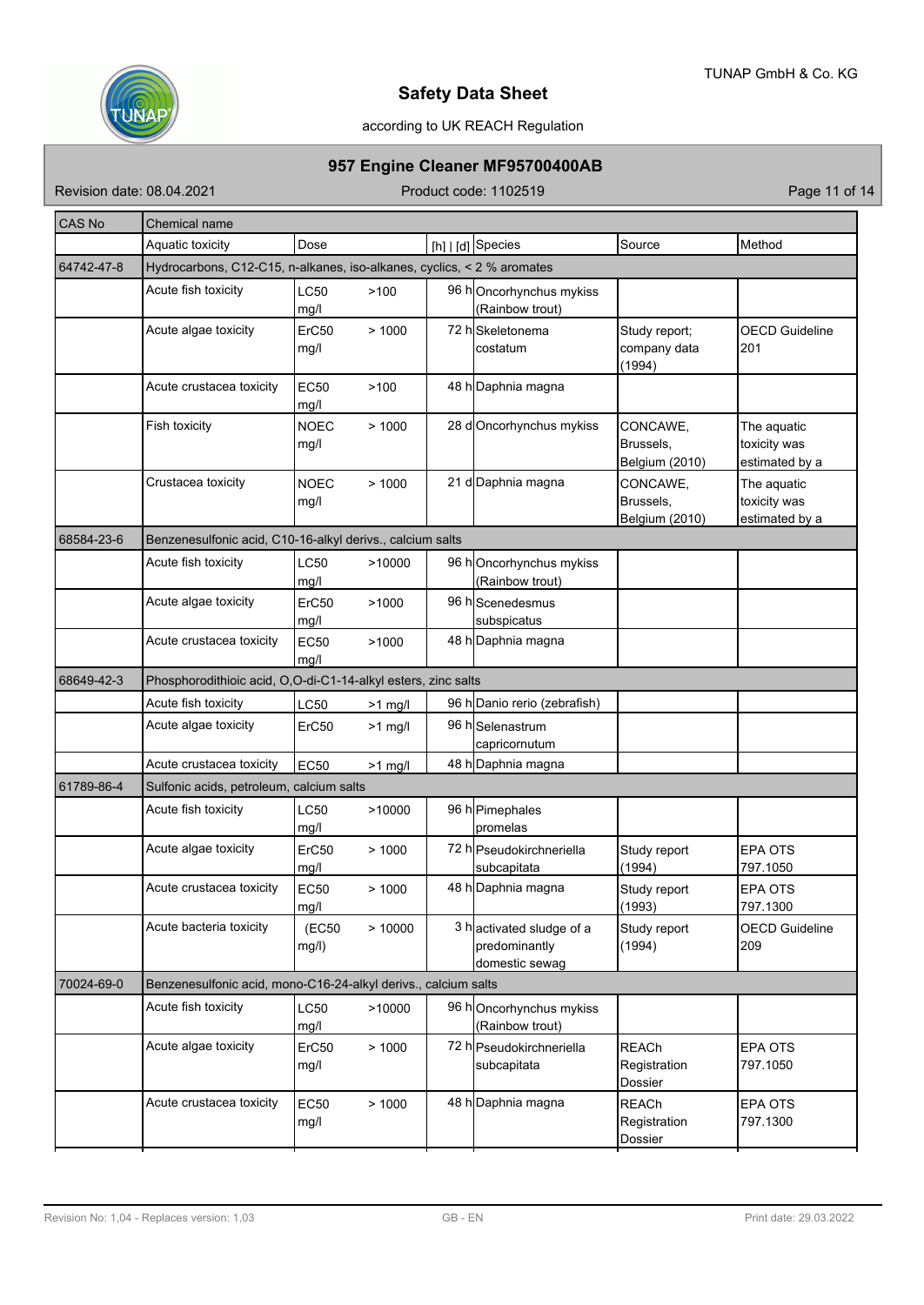

## according to UK REACH Regulation

## **957 Engine Cleaner MF95700400AB**

| Revision date: 08.04.2021 |                          | Product code: 1102519                                        | Page 12 of 14                                    |                                |
|---------------------------|--------------------------|--------------------------------------------------------------|--------------------------------------------------|--------------------------------|
| Acute bacteria toxicity   | (EC50<br>>10000<br>mg/l) | 3 hactivated sludge of a<br>predominantly<br>Idomestic sewag | <b>IREACh</b><br>Registration<br><b>IDossier</b> | <b>IOECD Guideline</b><br>l209 |

## **12.2. Persistence and degradability**

There are no data available on the mixture itself. AOX (mg/l): 0

#### **12.3. Bioaccumulative potential**

There are no data available on the mixture itself.

#### **Partition coefficient n-octanol/water**

| <b>CAS No</b> | <b>IChemical name</b>                                                      | Log Pow |
|---------------|----------------------------------------------------------------------------|---------|
| 64742-47-8    | $Hydrocarbons, C12-C15, n-alkanes, iso-alkanes, cyclics, \lt 2\% aromates$ | 7.0     |
| 61789-86-4    | Sulfonic acids, petroleum, calcium salts                                   | > 4,46  |
| 170024-69-0   | Benzenesulfonic acid, mono-C16-24-alkyl derivs., calcium salts             | 18.05   |

#### **BCF**

| <b>CAS No</b> | <b>I</b> Chemical name                                                        | <b>BCF</b> | <b>Species</b> | lSource               |
|---------------|-------------------------------------------------------------------------------|------------|----------------|-----------------------|
| 64742-47-8    | Hydrocarbons, C12-C15, n-alkanes,<br>$ $ iso-alkanes, cyclics, < 2 % aromates | 144.3      | Icalculated    | IOther company data ( |

#### **12.4. Mobility in soil**

The product has not been tested.

### **12.5. Results of PBT and vPvB assessment**

The substances in the mixture do not meet the PBT/vPvB criteria according to UK REACH.

The product has not been tested.

# **12.6. Endocrine disrupting properties**

This product does not contain a substance that has endocrine disrupting properties with respect to non-target organisms as no components meets the criteria.

#### **12.7. Other adverse effects**

No information available.

## **Further information**

Do not allow uncontrolled discharge of product into the environment.

## **SECTION 13: Disposal considerations**

## **13.1. Waste treatment methods**

#### **Disposal recommendations**

Do not allow to enter into surface water or drains. Dispose of waste according to applicable legislation.

### **List of Wastes Code - residues/unused products**

070704 WASTES FROM ORGANIC CHEMICAL PROCESSES; wastes from the MFSU of fine chemicals and chemical products not otherwise specified; other organic solvents, washing liquids and mother liquors; hazardous waste

#### **List of Wastes Code - used product**

WASTES FROM ORGANIC CHEMICAL PROCESSES; wastes from the MFSU of fine chemicals and chemical products not otherwise specified; other organic solvents, washing liquids and mother liquors; hazardous waste 070704

### **List of Wastes Code - contaminated packaging**

WASTE PACKAGING; ABSORBENTS, WIPING CLOTHS, FILTER MATERIALS AND PROTECTIVE CLOTHING NOT OTHERWISE SPECIFIED; packaging (including separately collected municipal packaging waste); packaging containing residues of or contaminated by hazardous substances; hazardous waste 150110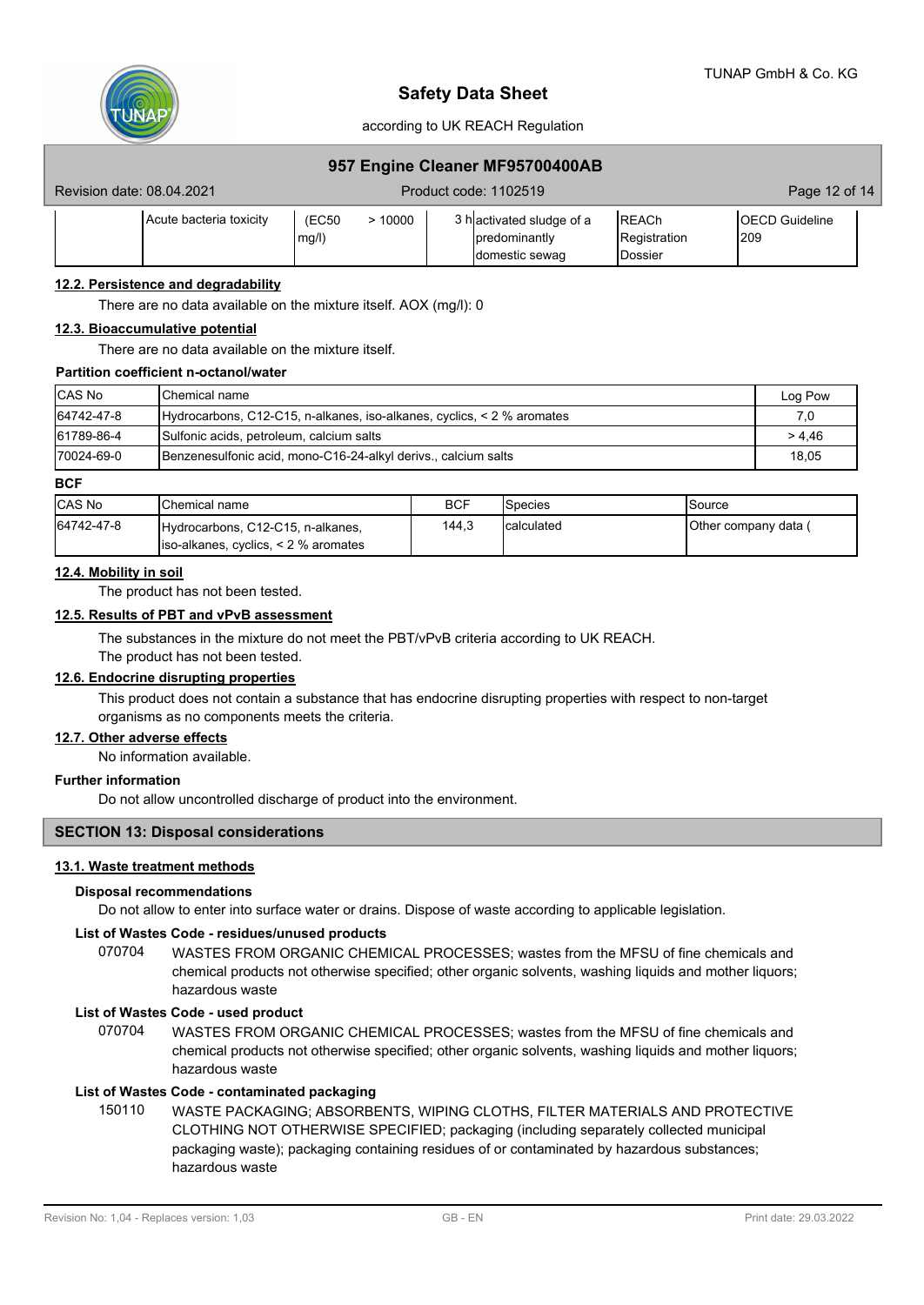

## **957 Engine Cleaner MF95700400AB**

Revision date: 08.04.2021 Contract Code: 1102519 Product code: 1102519 Page 13 of 14

**Contaminated packaging**

Water (with cleaning agent). Completely emptied packages can be recycled.

## **SECTION 14: Transport information**

#### **Land transport (ADR/RID)**

- **14.1. UN number or ID number:** No dangerous good in sense of this transport regulation. **14.2. UN proper shipping name:** No dangerous good in sense of this transport regulation. **14.3. Transport hazard class(es):** No dangerous good in sense of this transport regulation.
- **14.4. Packing group:** No dangerous good in sense of this transport regulation.

# **Inland waterways transport (ADN)**

**14.1. UN number or ID number:** No dangerous good in sense of this transport regulation. **14.2. UN proper shipping name:** No dangerous good in sense of this transport regulation.

**14.3. Transport hazard class(es):** No dangerous good in sense of this transport regulation.

**14.4. Packing group:** No dangerous good in sense of this transport regulation.

# **Marine transport (IMDG)**

**14.1. UN number or ID number:** No dangerous good in sense of this transport regulation. **14.2. UN proper shipping name:** No dangerous good in sense of this transport regulation. **14.3. Transport hazard class(es):** No dangerous good in sense of this transport regulation. **14.4. Packing group:** No dangerous good in sense of this transport regulation. Marine pollutant: no

### **Air transport (ICAO-TI/IATA-DGR)**

**14.1. UN number or ID number:** No dangerous good in sense of this transport regulation. **14.2. UN proper shipping name:** No dangerous good in sense of this transport regulation. **14.3. Transport hazard class(es):** No dangerous good in sense of this transport regulation.

**14.4. Packing group:** No dangerous good in sense of this transport regulation.

## **14.5. Environmental hazards**

ENVIRONMENTALLY HAZARDOUS: No

## **14.6. Special precautions for user**

No dangerous good in sense of this transport regulation.

**14.7. Maritime transport in bulk according to IMO instruments**

No dangerous good in sense of this transport regulation.

# **SECTION 15: Regulatory information**

# **15.1. Safety, health and environmental regulations/legislation specific for the substance or mixture**

| EU regulatory information                                                                             |                                                                                                                                                                                                                                                    |  |  |  |  |
|-------------------------------------------------------------------------------------------------------|----------------------------------------------------------------------------------------------------------------------------------------------------------------------------------------------------------------------------------------------------|--|--|--|--|
| Restrictions on use (REACH, annex XVII):<br>Entry 3, Entry 75                                         |                                                                                                                                                                                                                                                    |  |  |  |  |
| 2010/75/EU (VOC):                                                                                     | No information available.                                                                                                                                                                                                                          |  |  |  |  |
| 2004/42/EC (VOC):                                                                                     | No information available.                                                                                                                                                                                                                          |  |  |  |  |
| <b>Additional information</b><br>Safety Data Sheet according to Regulation (EC) No. 1907/2006 (REACH) |                                                                                                                                                                                                                                                    |  |  |  |  |
|                                                                                                       |                                                                                                                                                                                                                                                    |  |  |  |  |
| National regulatory information                                                                       |                                                                                                                                                                                                                                                    |  |  |  |  |
| Employment restrictions:                                                                              | Observe restrictions to employment for juveniles according to the 'juvenile<br>work protection quideline' (94/33/EC). Observe employment restrictions<br>under the Maternity Protection Directive (92/85/EEC) for expectant or<br>nursing mothers. |  |  |  |  |
| Water hazard class (D):                                                                               | 2 - obviously hazardous to water                                                                                                                                                                                                                   |  |  |  |  |
|                                                                                                       |                                                                                                                                                                                                                                                    |  |  |  |  |